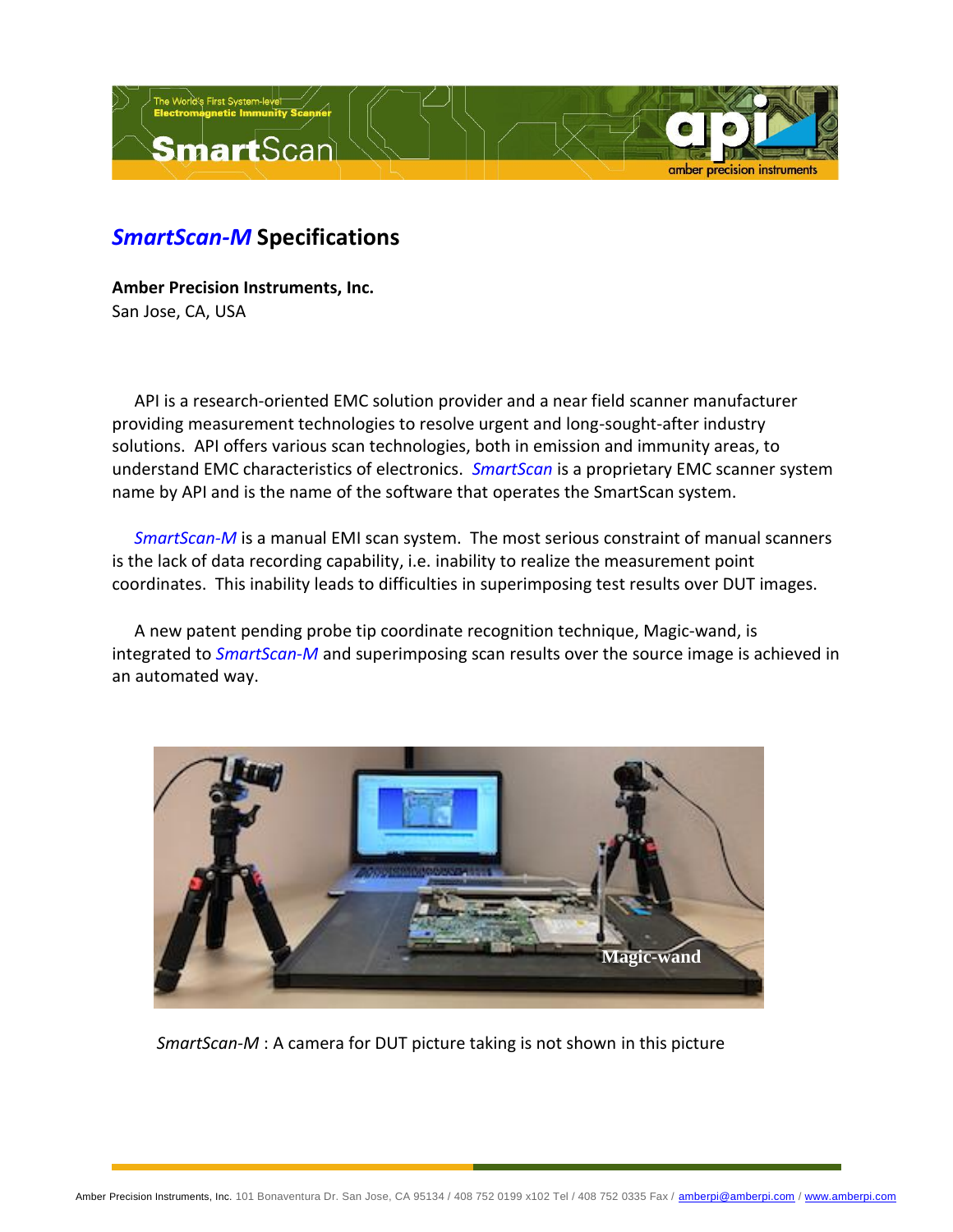

## **I. Hardware Specifications**

| <b>Categories</b>                   | <b>Descriptions</b>                                                                                                                                                                                                                                                                                              |
|-------------------------------------|------------------------------------------------------------------------------------------------------------------------------------------------------------------------------------------------------------------------------------------------------------------------------------------------------------------|
| Platform                            | - Tabletop<br>Scan area = $30 \text{ cm} \times 30 \text{ cm}$<br>$\sim 100$<br>Power supply requirement: $12 \approx 15$ V DC, < 1 Amp<br>- Weight = $10$ Kg                                                                                                                                                    |
| Accessories<br>(for 6 GHz<br>model) | Two cameras on tripods for probe position recognition<br>$\overline{\phantom{a}}$<br>- One camera to take DUT pictures<br>Two RF amplifiers, Mini-Circuit, model ZX60-6013E+, 13~16 dB gain<br>over 20 MHz $\approx$ 6 GHz<br>"Magic-wand"<br>Probe positioning accuracy: +/- 1.0 mm<br>$\overline{\phantom{a}}$ |
| Options                             | Frequency extension to 18 GHz<br>$ \,$<br>Hx-1mm probe, up to 18 GHz<br>Frequency extension to 40 GHz<br>$\overline{\phantom{a}}$<br>Hx-0.25 mm probe (up to 40 GHz) and Ez-HF probe (up to 40+<br>$\bullet$<br>GHz)<br>High frequency cables and connectors                                                     |
|                                     | User prepares RF amplifiers                                                                                                                                                                                                                                                                                      |
| Scan point<br>recognition           | - User defines a grid with desired X- and Y-spacing<br>Measurement is done when the probe that is attached to the 'Magic-<br>$\sim$<br>wand' locates the grid point                                                                                                                                              |